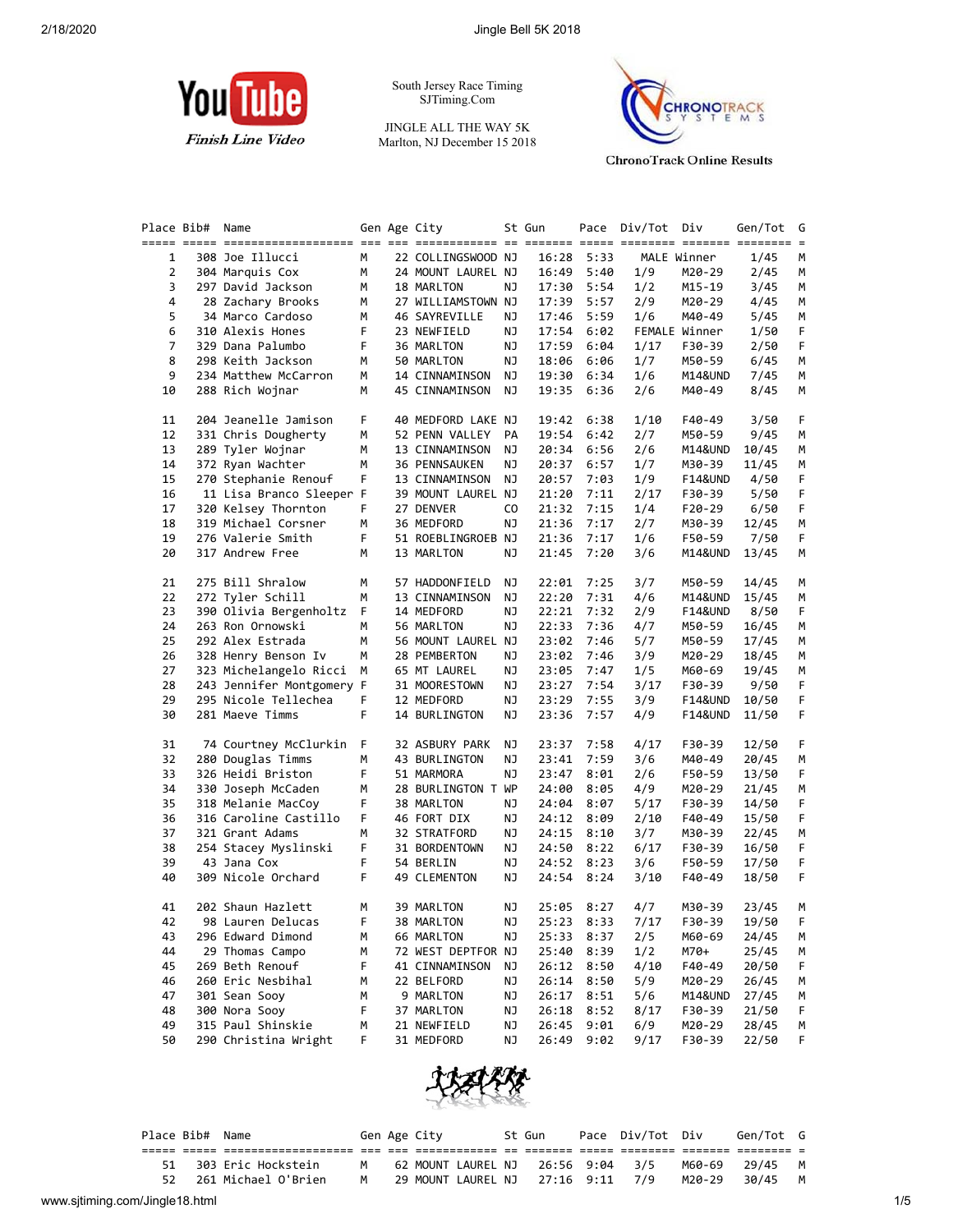# 2/18/2020 Jingle Bell 5K 2018

| 53 | 314 Dylan Ligameri        | м  | 16 NEWFIELD        | ΝJ  | 27:38       | 9:19        | 2/2   | M15-19             | 31/45 | м |
|----|---------------------------|----|--------------------|-----|-------------|-------------|-------|--------------------|-------|---|
| 54 | 262 Maureen O'Brien-Wag F |    | 46 MOUNT LAUREL NJ |     | 27:46       | 9:21        | 5/10  | F40-49             | 23/50 | F |
| 55 | 291 Bill Neely            | м  | 45 ASBURY PARK     | ΝJ  | 27:50       | 9:23        | 4/6   | M40-49             | 32/45 | M |
| 56 | 274 Kimberly Shaw-Hartm F |    | 54 MEDFORD         | ΝJ  | 28:03       | 9:27        | 4/6   | F50-59             | 24/50 | F |
| 57 | 122 Joanna Distasi        | F  | 65 MEDFORD         | NJ  | 28:08       | 9:29        | 1/2   | F60-69             | 25/50 | F |
| 58 | 283 Melissa Warren        | F  | 36 MARLTON         | ΝJ  | 28:21       | 9:33        | 10/17 | F30-39             | 26/50 | F |
| 59 | 370 Bob Michael           | М  | 65 MARLTON         | ΝJ  | 28:27       | 9:35        | 4/5   | M60-69             | 33/45 | М |
| 60 | 258 Allison Nesbihal      | F  | 31 BELFORD         | NJ  | 28:28       | 9:35        | 11/17 | F30-39             | 27/50 | F |
|    |                           |    |                    |     |             |             |       |                    |       |   |
| 61 | 302 Thom John Sooy        | M  | 39 MARLTON         | NJ  | 28:46       | 9:42        | 5/7   | M30-39             | 34/45 | M |
| 62 | 123 Robert Ellis          | М  | 75 MEDFORD         | NJ  | 28:55       | 9:44        | 2/2   | M70+               | 35/45 | М |
| 63 | 160 Elaine Filip          | F  | 49 MEDFORD         | ΝJ  | 29:00       | 9:46        | 6/10  | F40-49             | 28/50 | F |
| 64 | 299 Casey Stickney        | F  | 24 MARLTON         | ΝJ  | 29:02       | 9:47        | 2/4   | $F20-29$           | 29/50 | F |
| 65 | 285 Nikki Wiesen          | F  | 46 MOUNT LAUREL NJ |     | 29:02       | 9:47        | 7/10  | F40-49             | 30/50 | F |
| 66 | 39 Matthew Casserly       | M  | 32 STATEN ISLAN NY |     | 29:05       | 9:48        | 6/7   | M30-39             | 36/45 | M |
| 67 | 284 James Wheeler         | М  |                    | NJ  |             | 9:49        | 8/9   |                    |       | М |
|    |                           |    | 28 MARLTON         |     | 29:08       |             |       | M20-29             | 37/45 |   |
| 68 | 259 Andrew Nesbihal       | М  | 28 BELFORD         | ΝJ  |             | 29:58 10:06 | 9/9   | M20-29             | 38/45 | M |
| 69 | 307 Chris Corozza         | F  | 34 LEVITTOWN       | PA  |             | 30:19 10:13 | 12/17 | F30-39             | 31/50 | F |
| 70 | 163 Samantha Gibbar       | F  | 31 BURLINGTON      | ΝJ  |             | 30:45 10:21 | 13/17 | F30-39             | 32/50 | F |
| 71 | 223 Geannine Lebude       | F  |                    | NJ. |             |             | 5/6   |                    |       | F |
| 72 |                           |    | 51 BURLINGTON      |     |             | 30:45 10:21 |       | F50-59             | 33/50 |   |
|    | 293 Maryalice Nevadunsk F |    | 26 RUNNEMEDE       | ΝJ  |             | 31:12 10:31 | 3/4   | F20-29             | 34/50 | F |
| 73 | 305 Jaclyn Stockton-Soo F |    | 65 MANAHAWKIN      | ΝJ  |             | 31:36 10:39 | 2/2   | F60-69             | 35/50 | F |
| 74 | 250 Ray Motlasz           | M  | 54 BURLINGTON      | ΝJ  |             | 32:14 10:52 | 6/7   | M50-59             | 39/45 | M |
| 75 | 256 Katherine Naro        | F  | 44 WESTAMPTON      | ΝJ  |             | 32:14 10:52 | 8/10  | F40-49             | 36/50 | F |
| 76 | 38 Shannon Caruso         | F  | 37 BURLINGTON      | NJ  |             | 32:15 10:52 | 14/17 | F30-39             | 37/50 | F |
| 77 | 313 Madeleine Clements    | F  | 22 HADDON HTS      | ΝJ  |             | 32:43 11:01 | 4/4   | $F20-29$           | 38/50 | F |
| 78 | 184 Anna Haggerty         | F  | 51 MARLTON         | ΝJ  |             | 32:44 11:01 | 6/6   | F50-59             | 39/50 | F |
| 79 | 287 Angela Wilson         | F  | 38 GLENDORA        | ΝJ  |             | 33:26 11:16 | 15/17 | F30-39             | 40/50 | F |
| 80 | 311 Alyssa Shinskie       | F. | 11 NEWFIELD        | NJ  |             | 33:58 11:26 | 5/9   | <b>F14&amp;UND</b> | 41/50 | F |
|    |                           |    |                    |     |             |             |       |                    |       |   |
| 81 | 312 Karlee Shinskie       | F  | 14 NEWFIELD        | NJ  |             | 34:04 11:28 | 6/9   | <b>F14&amp;UND</b> | 42/50 | F |
| 82 | 386 Edward Smith          | M  | 46 UNKNOWN         | ΝJ  |             | 35:28 11:57 | 5/6   | M40-49             | 40/45 | М |
| 83 | 73 Kylie Delpizzo         | F  | 8 SEWELL           | ΝJ  |             | 35:39 12:01 | 7/9   | <b>F14&amp;UND</b> | 43/50 | F |
| 84 | 322 Madison Kelly         | F  | 17 SEWELL          | ΝJ  |             | 35:39 12:01 | 1/1   | $F15-19$           | 44/50 | F |
| 85 | 294 Meghan Sullivan       | F  | 9 SEWELL           | ΝJ  |             | 35:40 12:01 | 8/9   | <b>F14&amp;UND</b> | 45/50 | F |
| 86 | 151 Brian Ferreira        | M  | 59 MARLTON         | NJ  |             | 35:50 12:04 | 7/7   | M50-59             | 41/45 | М |
| 87 | 267 Frank Profero         | М  | 66 SHILOH          | ΝJ  |             | 35:57 12:07 | 5/5   | M60-69             | 42/45 | M |
| 88 | 273 Jennifer Seitz        | F  | 38 MEDFORD         | ΝJ  |             | 37:49 12:44 | 16/17 | F30-39             | 46/50 | F |
| 89 | 150 Holly Sataloff        | F  | 47 CHERRY HILLL NJ |     |             | 37:49 12:44 | 9/10  | F40-49             | 47/50 | F |
| 90 | 92 Ben Delpizzo           | М  | 6 SEWELL           | NJ. |             | 38:54 13:06 | 6/6   | M14&UND            | 43/45 | M |
|    |                           |    |                    |     |             |             |       |                    |       |   |
| 91 | 55 Tara Delpizzo          | F  | 36 SEWELL          | ΝJ  |             | 38:59 13:08 | 17/17 | F30-39             | 48/50 | F |
| 92 | 327 Gabriella Howard      | F  | 40 VOORHEES        | ΝJ  |             | 39:41 13:22 | 10/10 | F40-49             | 49/50 | F |
| 93 | 255 Daniel Naro           | М  | 44 WESTAMPTON      | ΝJ  |             | 39:42 13:22 | 6/6   | M40-49             | 44/45 | M |
| 94 | 58 Steven Delpizzo        | M  | 38 SEWELL          | ΝJ  | 44:32 15:00 |             | 7/7   | M30-39             | 45/45 | M |
| 95 | 72 Maggie Delpizzo        | F  | 9 SEWELL           | NJ  | 44:34 15:01 |             | 9/9   | <b>F14&amp;UND</b> | 50/50 | F |
|    |                           |    |                    |     |             |             |       |                    |       |   |



# OVERALL WINNERS - 5K

TOP 1 MEDALS BOTH GENDERS

#### TOP MALE FINISHERS

|   | Place Bib# Name |                   | Ag City            |    | St Gun |
|---|-----------------|-------------------|--------------------|----|--------|
|   |                 |                   |                    |    |        |
| 1 |                 | 308 Joe Illucci   | 22 COLLINGSWOOD NJ |    | 16:28  |
| 2 |                 | 304 Marquis Cox   | 24 MOUNT LAUREL NJ |    | 16:49  |
| 3 |                 | 297 David Jackson | 18 MARLTON         | N٦ | 17:30  |

#### TOP FEMALE FINISHERS

| Place Bib# Name |                      | Ag City            |     | St Gun |
|-----------------|----------------------|--------------------|-----|--------|
|                 |                      |                    |     |        |
| 1               | 310 Alexis Hones     | 23 NEWFIELD        | NJ. | 17:54  |
| $\mathcal{P}$   | 329 Dana Palumbo     | 36 MARLTON         | NJ. | 17:59  |
| 3               | 204 Jeanelle Jamison | 40 MEDFORD LAKE NJ |     | 19:42  |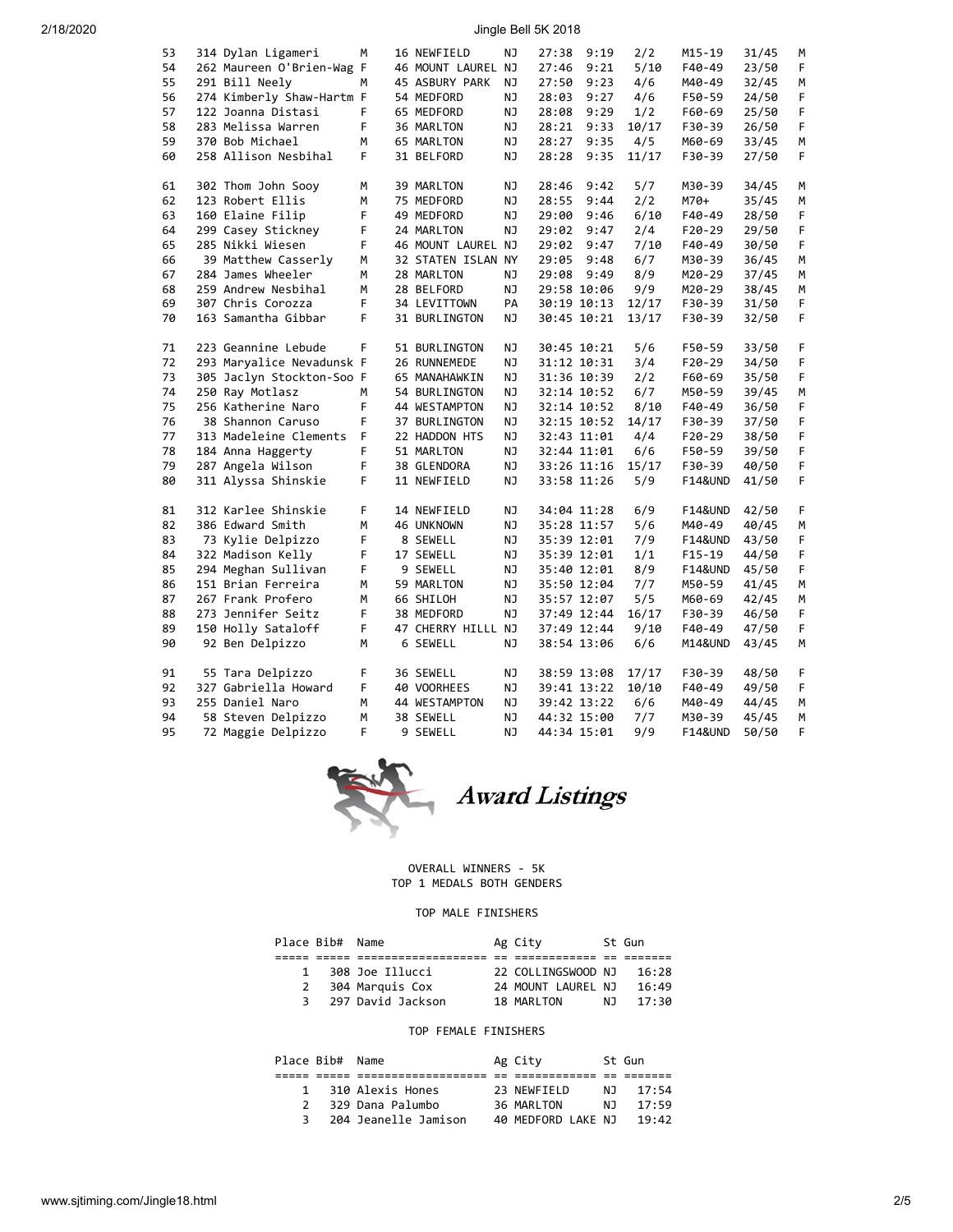

#### AGE-GROUP RESULTS

MALE AGE GROUP: 1 - 14 (5 WINNERS)

|              | Place Bib# Name |                                                             | Age City                         |           | St Gun               |
|--------------|-----------------|-------------------------------------------------------------|----------------------------------|-----------|----------------------|
| 1            |                 | 234 Matthew McCarron 14 CINNAMINSON                         |                                  | NJ 1      | 19:30                |
| 2            |                 |                                                             |                                  |           |                      |
| 3            |                 |                                                             |                                  |           |                      |
|              |                 | 4 272 Tyler Schill 13 CINNAMINSON NJ 22:20                  |                                  |           |                      |
| 5.           |                 | 301 Sean Sooy                                               | 9 MARLTON                        |           | NJ 26:17             |
| 6            |                 | دست<br>92 Ben Delpizzo                                      | 6 SEWELL                         | NJ        | 38:54                |
|              |                 | FEMALE AGE GROUP: 1 - 14 (5 WINNERS)                        |                                  |           |                      |
|              | Place Bib# Name |                                                             | Age City 5t Gun                  |           |                      |
|              |                 |                                                             |                                  |           |                      |
| $\mathbf{1}$ |                 | September 2006<br>390 Olivia Bergenholtz<br>295 Nicolo Isli | 13 CINNAMINSON NJ                |           | 20:57                |
| $\mathbf{2}$ |                 |                                                             | 14 MEDFORD                       |           | NJ 22:21             |
| 3            |                 | 295 Nicole Tellechea                                        | 12 MEDFORD                       |           | NJ 23:29<br>NJ 23:36 |
| 4            |                 | 281 Maeve Timms                                             | 14 BURLINGTON                    |           |                      |
| 5.           |                 | 311 Alyssa Shinskie                                         | 11 NEWFIELD                      |           | NJ 33:58             |
| 6            |                 | 312 Karlee Shinskie                                         | 14 NEWFIELD<br>8 SEWELL          | NJ        | 34:04                |
| 7            |                 | 73 Kylie Delpizzo                                           |                                  |           | NJ 35:39             |
| 8            |                 | 294 Meghan Sullivan                                         | 9 SEWELL                         | <b>NJ</b> | 35:40                |
| 9            |                 | 72 Maggie Delpizzo                                          | 9 SEWELL                         | NJ        | 44:34                |
|              |                 | MALE AGE GROUP: 15 - 19 (5 WINNERS)                         |                                  |           |                      |
|              | Place Bib# Name |                                                             | Age City 5t Gun                  |           |                      |
|              |                 | 1 297 David Jackson                                         | 18 MARLTON                       |           | NJ 17:30             |
| $\mathbf{2}$ |                 | 314 Dylan Ligameri                                          |                                  |           |                      |
|              |                 | FEMALE AGE GROUP: 15 - 19 (5 WINNERS)                       |                                  |           |                      |
|              | Place Bib# Name |                                                             | Age City                         |           | St Gun               |
|              |                 | 1 322 Madison Kelly 17 SEWELL NJ 35:39                      |                                  |           |                      |
|              |                 | MALE AGE GROUP: 20 - 29 (5 WINNERS)                         |                                  |           |                      |
|              | Place Bib# Name |                                                             | Age City<br>St Gun               |           |                      |
|              | $\mathbf{1}$    | 304 Marquis Cox                                             | 24 MOUNT LAUREL NJ               |           | 16:49                |
| 2            |                 | 28 Zachary Brooks 27 WILLIAMSTOWN NJ                        |                                  |           | 17:39                |
|              |                 |                                                             | 28 PEMBERTON                     |           | NJ 23:02             |
|              |                 | 3 328 Henry Benson Iv<br>4 330 Joseph McCaden               | 28 BURLINGTON T WP 24:00         |           |                      |
| 5.           |                 | 260 Eric Nesbihal                                           | 22 BELFORD                       |           |                      |
| 6            |                 | 315 Paul Shinskie                                           | 21 NEWFIELD                      |           | NJ 26:14<br>NJ 26:45 |
| 7            |                 |                                                             |                                  |           |                      |
|              |                 | 261 Michael O'Brien<br>284 James Wheeler                    | 29 MOUNT LAUREL NJ<br>28 MARLTON | ΝJ        | 27:16                |
| 8<br>9       |                 | 259 Andrew Nesbihal                                         | 28 BELFORD                       | ΝJ        | 29:08<br>29:58       |
|              |                 | FEMALE AGE GROUP: 20 - 29 (5 WINNERS)                       |                                  |           |                      |
|              | Place Bib#      | Name                                                        | Age City                         |           | St Gun               |
|              |                 |                                                             | ========= == =======             |           |                      |
| 1            |                 | 320 Kelsey Thornton                                         | 27 DENVER                        | CO.       | 21:32                |
| $\mathbf{2}$ |                 | 299 Casey Stickney                                          | 24 MARLTON                       | ΝJ        | 29:02                |

 4 313 Madeleine Clements 22 HADDON HTS NJ 32:43 MALE AGE GROUP: 30 - 39 (5 WINNERS)

3 293 Maryalice Nevadunsk 26 RUNNEMEDE NJ 31:12

|               | Place Bib# Name |                     | Age City             |     | St Gun |
|---------------|-----------------|---------------------|----------------------|-----|--------|
|               |                 |                     |                      |     |        |
| $\mathbf{1}$  |                 | 372 Ryan Wachter    | <b>36 PENNSAUKEN</b> | NJ. | 20:37  |
| $\mathcal{P}$ |                 | 319 Michael Corsner | 36 MEDFORD           | N J | 21:36  |
| 3             |                 | 321 Grant Adams     | 32 STRATFORD         | NJ. | 24:15  |
| 4             |                 | 202 Shaun Hazlett   | 39 MARLTON           | NJ. | 25:05  |
| 5.            |                 | 302 Thom John Sooy  | 39 MARLTON           | NJ. | 28:46  |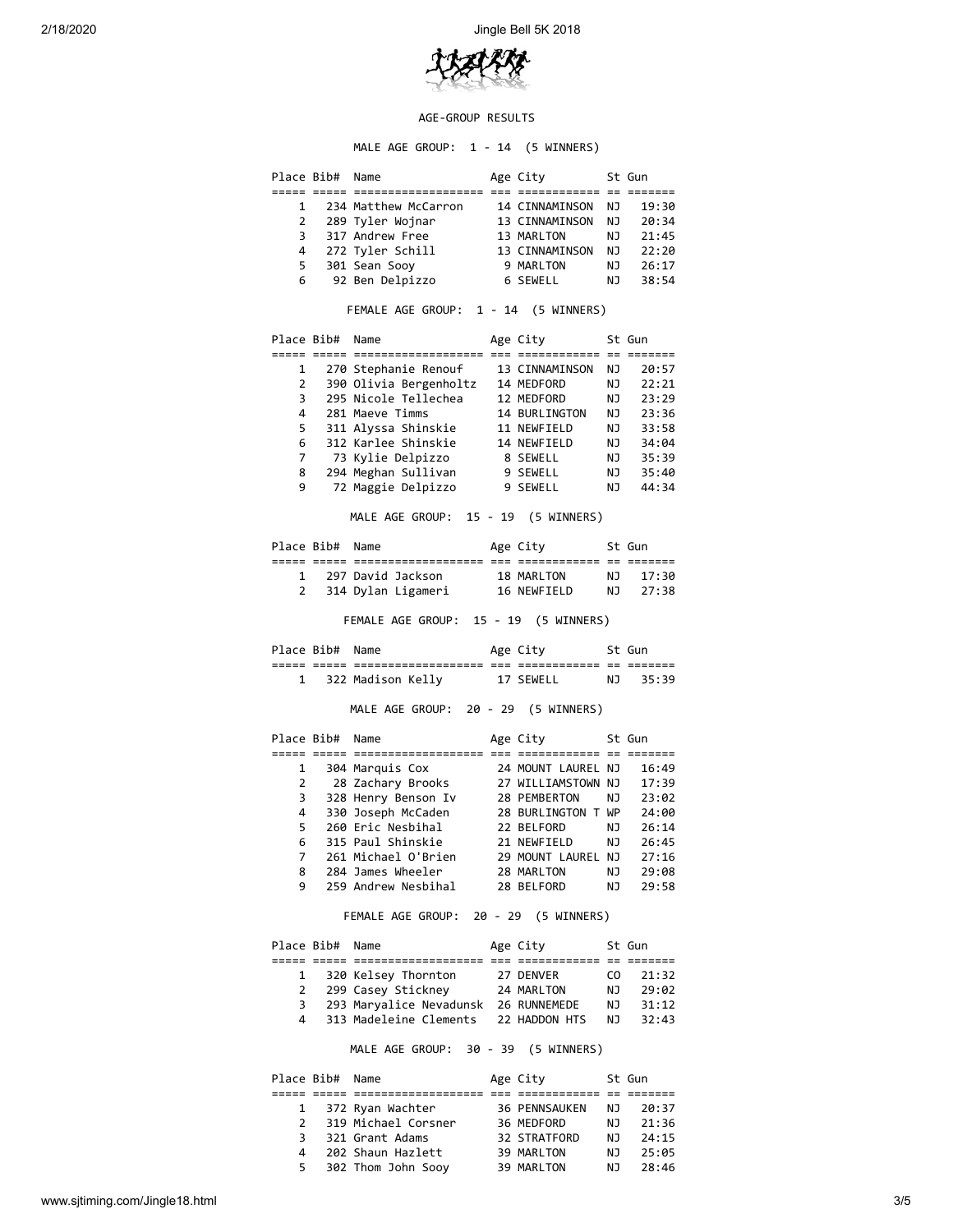# 2/18/2020 Jingle Bell 5K 2018

| 39 Matthew Casserly | 32 STATEN ISLAN NY | 29:05    |
|---------------------|--------------------|----------|
| 58 Steven Delpizzo  | 38 SEWELL          | NJ 44:32 |

#### FEMALE AGE GROUP: 30 - 39 (5 WINNERS)

| Place Bib# | Name                    | Age City        |     | St Gun |
|------------|-------------------------|-----------------|-----|--------|
|            |                         |                 |     |        |
| 1          | 329 Dana Palumbo        | 36 MARLTON      | ΝJ  | 17:59  |
| 2          | 11 Lisa Branco Sleeper  | 39 MOUNT LAUREL | NJ. | 21:20  |
| 3          | 243 Jennifer Montgomery | 31 MOORESTOWN   | ΝJ  | 23:27  |
| 4          | 74 Courtney McClurkin   | 32 ASBURY PARK  | ΝJ  | 23:37  |
| 5          | 318 Melanie MacCoy      | 38 MARLTON      | ΝJ  | 24:04  |
| 6          | 254 Stacey Myslinski    | 31 BORDENTOWN   | ΝJ  | 24:50  |
| 7          | 98 Lauren Delucas       | 38 MARLTON      | ΝJ  | 25:23  |
| 8          | 300 Nora Sooy           | 37 MARLTON      | ΝJ  | 26:18  |
| 9          | 290 Christina Wright    | 31 MEDFORD      | ΝJ  | 26:49  |
| 10         | 283 Melissa Warren      | 36 MARLTON      | ΝJ  | 28:21  |

#### MALE AGE GROUP: 40 - 49 (5 WINNERS)

|              | Place Bib# Name |                   | Age City             |     | St Gun |
|--------------|-----------------|-------------------|----------------------|-----|--------|
|              |                 |                   |                      |     |        |
| 1            |                 | 34 Marco Cardoso  | 46 SAYREVILLE        | NJ. | 17:46  |
| $\mathbf{2}$ |                 | 288 Rich Wojnar   | 45 CINNAMINSON       | NJ. | 19:35  |
| 3            |                 | 280 Douglas Timms | <b>43 BURLINGTON</b> | NJ. | 23:41  |
| 4            |                 | 291 Bill Neely    | 45 ASBURY PARK       | NJ. | 27:50  |
| 5.           |                 | 386 Edward Smith  | 46 UNKNOWN           | NJ. | 35:28  |
| 6.           |                 | 255 Daniel Naro   | 44 WESTAMPTON        | NJ. | 39:42  |

FEMALE AGE GROUP: 40 - 49 (5 WINNERS)

| Place Bib#    | Name                    | Age City           |     | St Gun |
|---------------|-------------------------|--------------------|-----|--------|
|               |                         |                    |     |        |
| 1             | 204 Jeanelle Jamison    | 40 MEDFORD LAKE NJ |     | 19:42  |
| $\mathcal{P}$ | 316 Caroline Castillo   | 46 FORT DIX        | NJ. | 24:12  |
| 3             | 309 Nicole Orchard      | 49 CLEMENTON       | NJ. | 24:54  |
| 4             | 269 Beth Renouf         | 41 CINNAMINSON     | NJ. | 26:12  |
| 5.            | 262 Maureen O'Brien-Wag | 46 MOUNT LAUREL NJ |     | 27:46  |
| 6             | 160 Elaine Filip        | 49 MEDFORD         | NJ. | 29:00  |
| 7             | 285 Nikki Wiesen        | 46 MOUNT LAUREL    | NJ  | 29:02  |
| 8             | 256 Katherine Naro      | 44 WESTAMPTON      | NJ. | 32:14  |
| 9             | 150 Holly Sataloff      | 47 CHERRY HILLL    | NJ. | 37:49  |
| 10            | 327 Gabriella Howard    | 40 VOORHEES        | NJ  | 39:41  |

#### MALE AGE GROUP: 50 - 59 (5 WINNERS)

|    | Place Bib# Name |                     | Age City        |     | St Gun |
|----|-----------------|---------------------|-----------------|-----|--------|
|    |                 |                     |                 |     |        |
| 1  |                 | 298 Keith Jackson   | 50 MARLTON      | NJ. | 18:06  |
| 2  |                 | 331 Chris Dougherty | 52 PENN VALLEY  | PA  | 19:54  |
| 3  |                 | 275 Bill Shralow    | 57 HADDONFIELD  | NJ. | 22:01  |
| 4  |                 | 263 Ron Ornowski    | 56 MARLTON      | NJ  | 22:33  |
| 5. |                 | 292 Alex Estrada    | 56 MOUNT LAUREL | NJ  | 23:02  |
| 6  |                 | 250 Ray Motlasz     | 54 BURLINGTON   | NJ. | 32:14  |
| 7  |                 | 151 Brian Ferreira  | 59 MARLTON      | NJ  | 35:50  |

# FEMALE AGE GROUP: 50 - 59 (5 WINNERS)

|               | Place Bib# Name |                         | Age City           |     | St Gun |
|---------------|-----------------|-------------------------|--------------------|-----|--------|
|               |                 |                         |                    |     |        |
| $\mathbf{1}$  |                 | 276 Valerie Smith       | 51 ROEBLINGROEB NJ |     | 21:36  |
| $\mathcal{P}$ |                 | 326 Heidi Briston       | 51 MARMORA         | NJ  | 23:47  |
| 3             |                 | 43 Jana Cox             | 54 BERLIN          | NJ  | 24:52  |
| 4             |                 | 274 Kimberly Shaw-Hartm | 54 MEDFORD         | NJ. | 28:03  |
| 5             |                 | 223 Geannine Lebude     | 51 BURLINGTON      | NJ. | 30:45  |
| 6             |                 | 184 Anna Haggerty       | 51 MARLTON         | NJ. | 32:44  |

MALE AGE GROUP: 60 - 69 (3 WINNERS)

|                | Place Bib# Name |                        | Age City           |     | St Gun |
|----------------|-----------------|------------------------|--------------------|-----|--------|
|                |                 |                        |                    |     |        |
| $\mathbf{1}$   |                 | 323 Michelangelo Ricci | 65 MT LAUREL       | NJ. | 23:05  |
| $\overline{2}$ |                 | 296 Edward Dimond      | 66 MARLTON         | N J | 25:33  |
| 3              |                 | 303 Eric Hockstein     | 62 MOUNT LAUREL NJ |     | 26:56  |
| 4              |                 | 370 Bob Michael        | 65 MARLTON         | NJ. | 28:27  |
| 5              |                 | 267 Frank Profero      | 66 SHILOH          | N J | 35:57  |